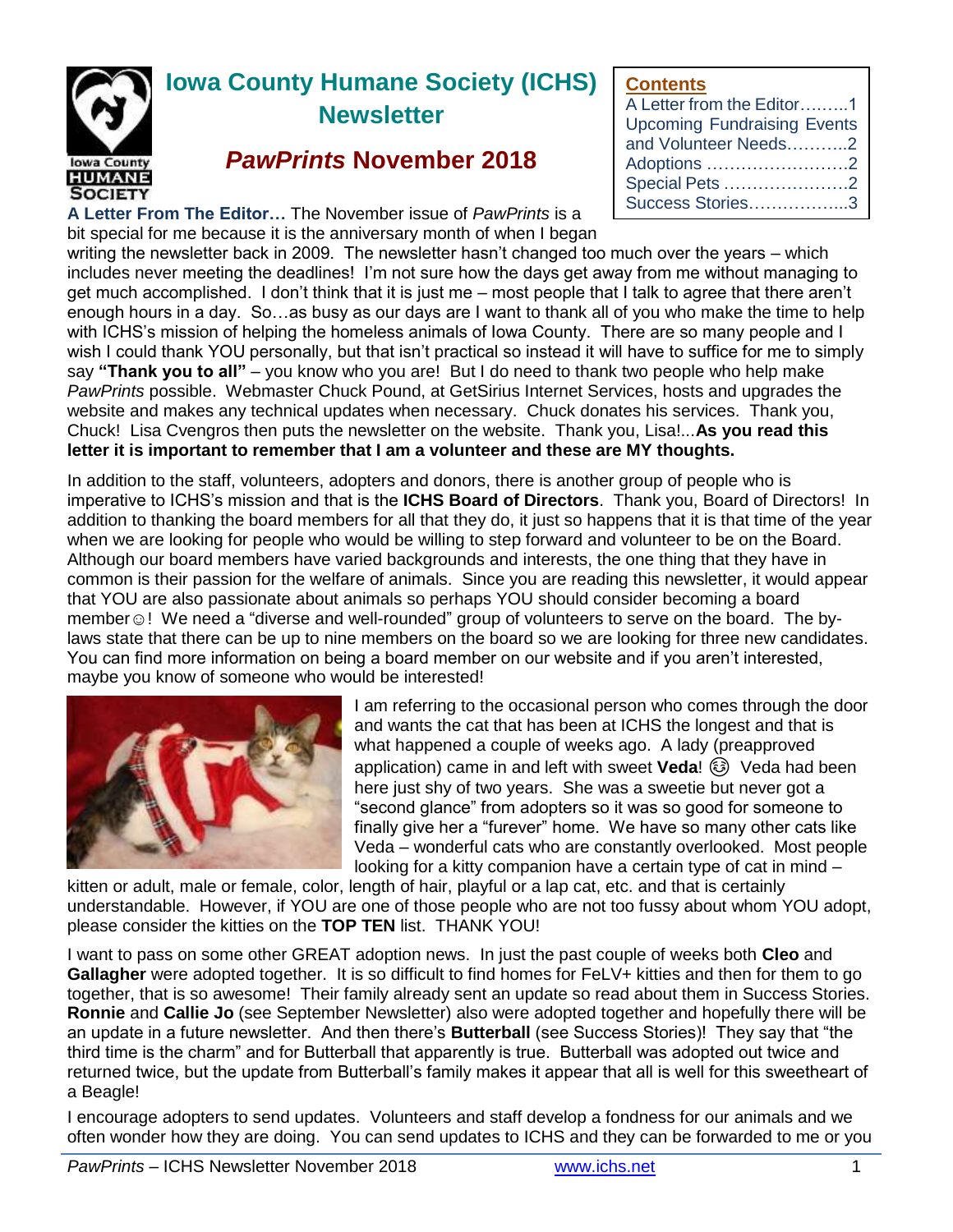can send them directly to me. Space is somewhat limited in the newsletter so if updates are sent to the ICHS office, the stories can be put on the bulletin board for all to see. **If you have any suggestions or ideas about the content of PAWPRINTS, please contact me, Terri Davis, at [roadhogbiker@gmail.com](mailto:roadhogbiker@gmail.com)**

# **Upcoming Fundraising Events and Volunteer Needs**

Just a reminder that ICHS is always looking for volunteers to help with the planning and implementation of our fundraisers. Our goal is to have enough volunteers so that each individual would only have to help plan and/or work at one event per year. So…if you would like to get involved with the planning and organizing of 2019's fundraisers, please contact the shelter for more details. We're always looking for 'cat cuddlers' and dog walkers also. We hope to hear from you!!!

**Holiday Match Challenge Fundraiser:** This Match Challenge will start on Giving Tuesday (November 20th) and will run through the end of the year. Thanks to a very generous donor, every dollar that you donate to ICHS will be matched so that your dollar will go twice as far! Donations can be made online, mailed, or dropped off at the shelter during open hours.

**Holiday Bake Sale on December 15th at Springate Mall from 9am-1pm:** We will be having our usual "cookie walk" (mix and match cookies by the pound!), as well of lots of other delicious options like cupcakes, breads, pies, cakes, etc. Stock up on yummy treats for the Holidays and help out with a great cause!

| <b>September</b> |            |           |             | <b>October</b> |                       |                     |              |
|------------------|------------|-----------|-------------|----------------|-----------------------|---------------------|--------------|
| <b>Cats</b>      |            |           | <b>Dogs</b> | <b>Cats</b>    |                       |                     | <b>Dogs</b>  |
| Chiclet (        | Blythe*+   | Candie+   | Kora        | Coconut*       | Dexter*               | Pecan <sup>*+</sup> | Rosie        |
| Esperanzo*       | Lewis+     | Taffy*+   | Earl        | Waffles*       | Snugglewumps*         | Sprout*+            | Butterball 3 |
| Rowan*           | $Olive*+$  | Chewy*+   | Georgina    | Vedaඹ          | Ronnie &              | Stratton+           | Camille      |
| O'Malley*        | Noctus*+   | $Fred*+$  | Franklin    | Nelson*        | Callie Jo හි          | Jeeves*+            | Dunkin       |
| Cinnamon*+       | Nicky      | Cordell*  |             | Tamale*        | Roxanne*+             | Pickles*            | Banjo        |
| Steely Dani*+    | Pokey*+    | Flossie*+ |             | Buster*        | Comma*+               | Crosby+             |              |
| Clarence*        | Quiche*+   | $Nan*+$   |             | Curtis*        | VanGogh*+             | Lionel              |              |
| Danza*           | Pancake*+  |           |             | Ravioli*       | Gallagher &<br>Cleo ම | Boz                 |              |
| Peppers*+        | Flapjack*+ |           |             | Estelle*       | SnazzyPants*          | Kit                 |              |

#### **September & October Adoptions**

+ = transferred to Angel's Wish

☺ = denotes animal has been at ICHS for over a year/was on the Top Ten list/has special needs/or is elderly

# **Special Pets**

We all know that all animals are 'special' but the animals featured in this section are indeed special. These are 'special needs' animals. The special person/family who adopts one of these animals knows that this may/may not be the long-term relationship which we hope for when we open our hearts and homes to a new family member. These animals' 'forever homes' with us may be just for a short time before they move on…But, nevertheless, these animals need a home and a loving family just as we all do. Are you possibly the family that could provide a home for one of these animals? If not, do you know of a family who could provide a loving home for these animals? If so, please come out to ICHS and find out more about these animals from the ICHS staff.